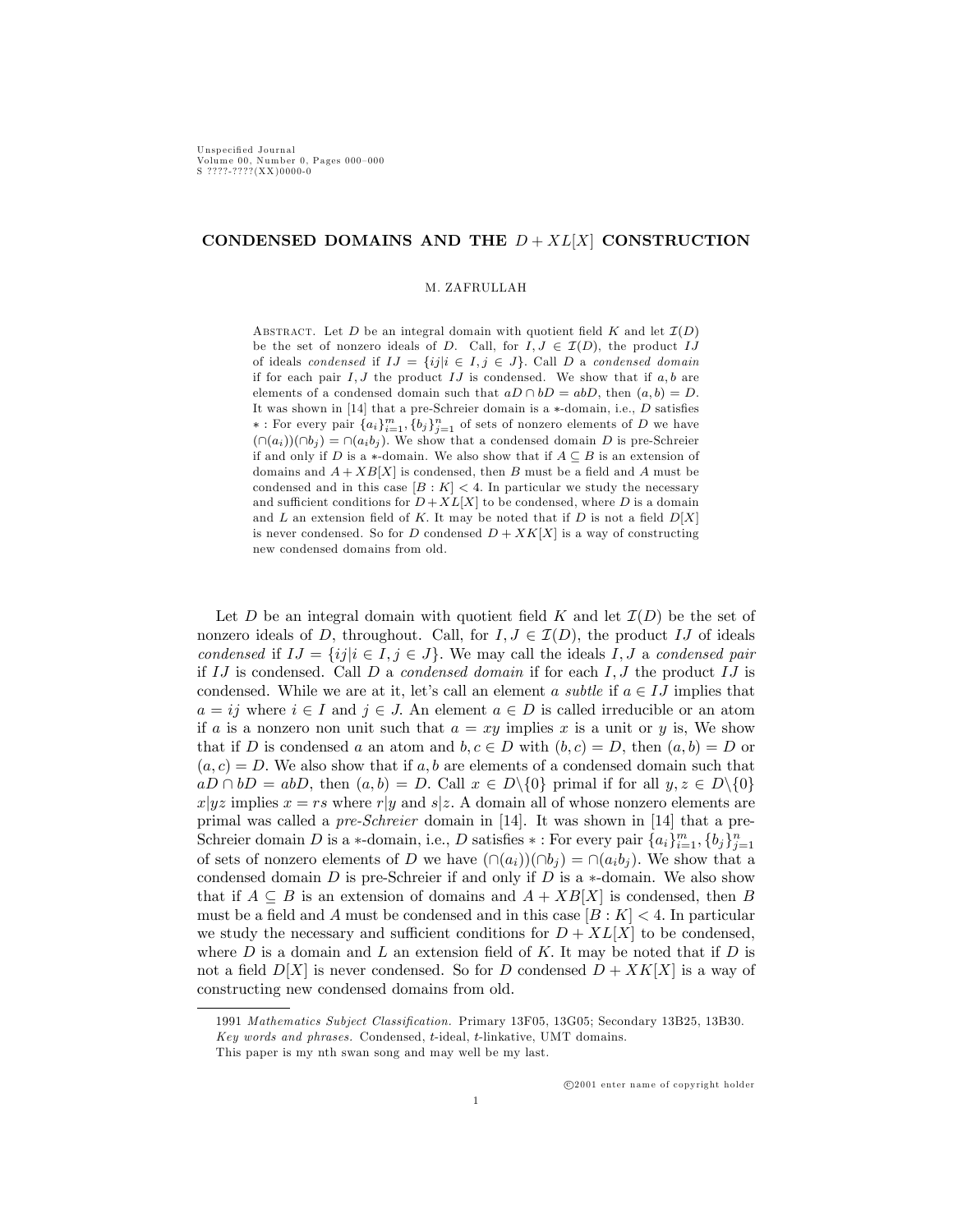2 M. ZAFRULLAH

Our basic tools come from the notion of star operations, as introduced in sections 32 and 34 of Gilmer's [12]. For our purposes we provide below a working introduction. Let  $D$  be an integral domain with quotient field  $K$  and let  $F(D)$  denote the set of fractional ideals of D. Denote by  $A^{-1}$  the fractional ideal  $D:_{K} A = \{x \in K | xA \subseteq D\}$ . The function  $A \mapsto A_{v} = (A^{-1})^{-1}$  on  $F(D)$  is called the v-operation on  $D$  (or on  $F(D)$ ). Associated to the v-operation is the t-operation on  $F(D)$  defined by  $A \mapsto A_t = \bigcup \{H_v | H$  ranges over nonzero finitely generated subideals of  $A$ . The v- and t-operations are examples of the so called star operations. Indeed  $A \subseteq A_t \subseteq A_v$ . A fractional ideal  $A \in F(D)$  is called a v-ideal (resp., a t-ideal) if  $A = A_v$  (resp.,  $A = A_t$ ) a v-ideal (resp., a t-ideal) of finite type if there is a finitely generated ideal B such  $A = B<sub>v</sub>$  (resp.,  $A = B<sub>t</sub>$ ). An integral t-ideal maximal among integral t-ideals is a prime ideal called a maximal t-ideal. If A is a nonzero integral ideal with  $A_t \neq D$  then A is contained in at least one maximal t-ideal. A prime ideal that is also a t-ideal is called a prime t-ideal. Every height one prime ideal is a t-ideal. Call  $I \in F(D)$  v-invertible (resp., t-invertible) if  $(II^{-1})_v = D$  (resp.,  $(II^{-1})_t = D$ ). A prime t-ideal that is also t-invertible was shown to be a maximal t-ideal in Proposition 1.3 of  $[13,$  Theorem 1.4. Two elements  $a, b \in D$  are said to be v-coprime if  $(a, b)_v = D$ . Indeed a, b are v-coprime if and only if a, b share no maximal t-ideals, if and only if  $aD \cap bD = abD$ .

Let X be an indeterminate over K. Given a polynomial  $g \in K[X]$ , let  $A_g$  denote the fractional ideal of D generated by the coefficients of g. A prime ideal P of  $D[X]$ is called a prime upper to 0 if  $P \cap D = (0)$ . Thus a prime ideal P of  $D[X]$  is a prime upper to 0 if and only if  $P = h(X)K[X] \cap D[X]$ , for a prime h in K[X]. It follows from [13, Theorem 1.4] that  $P$  a prime upper to zero of  $D$  is a maximal t-ideal if and only if  $P$  is t-invertible if and only if  $P$  contains a polynomial  $f$  such that  $(A_f)_v = D.$  A domain D all of whose prime uppers to zero are maximal t-ideals called a UMT domain, [13, Theorem 1.4]. Our terminology is standard as in [12] or is defined at the point of entry of the notion. We plan to split the paper into two sections. In Section 1, we collect basic properties of condensed domains, some of which are known, some known with simpler proofs and some new. Anderson and Dumitrescu in [2] studied condensedness for domains of the form  $K + X^r L[[X]]$ where  $K \subseteq L$  is an extension of fields. In Section 2, we study when a ring of the form  $A + XB[X]$  is condensed and find the necessary and sufficient conditions for  $D + XL[X]$  to be condensed, where L is an extension field of K. In particular we show that D is condensed if and only if  $D + XK[X]$  is condensed.

## 1. Basics

An integrally closed pre-Schreier domain was originally called a Schreier domain in [6] where it was indicated that the group of divisibility of a Schreier domain is a Riesz group. Since the conclusion was based on the fact that the nonzero elements of a Schreier domain are primal, one can conclude that the group of divisibility of a pre-Schreier domain is a Riesz group too. In an earlier version of [14] this author indicated that one of the group theoretic characterizations of Riesz groups did not translate to domains as a characterization of pre-Schreier domains. The reason, in this author's opinion was the difference between the notions of products of ideals in semigroups and in rings, see Section 2 of [14]. This observation was related in an earlier version of [14]. Following the lead from that earlier version, D. F. Anderson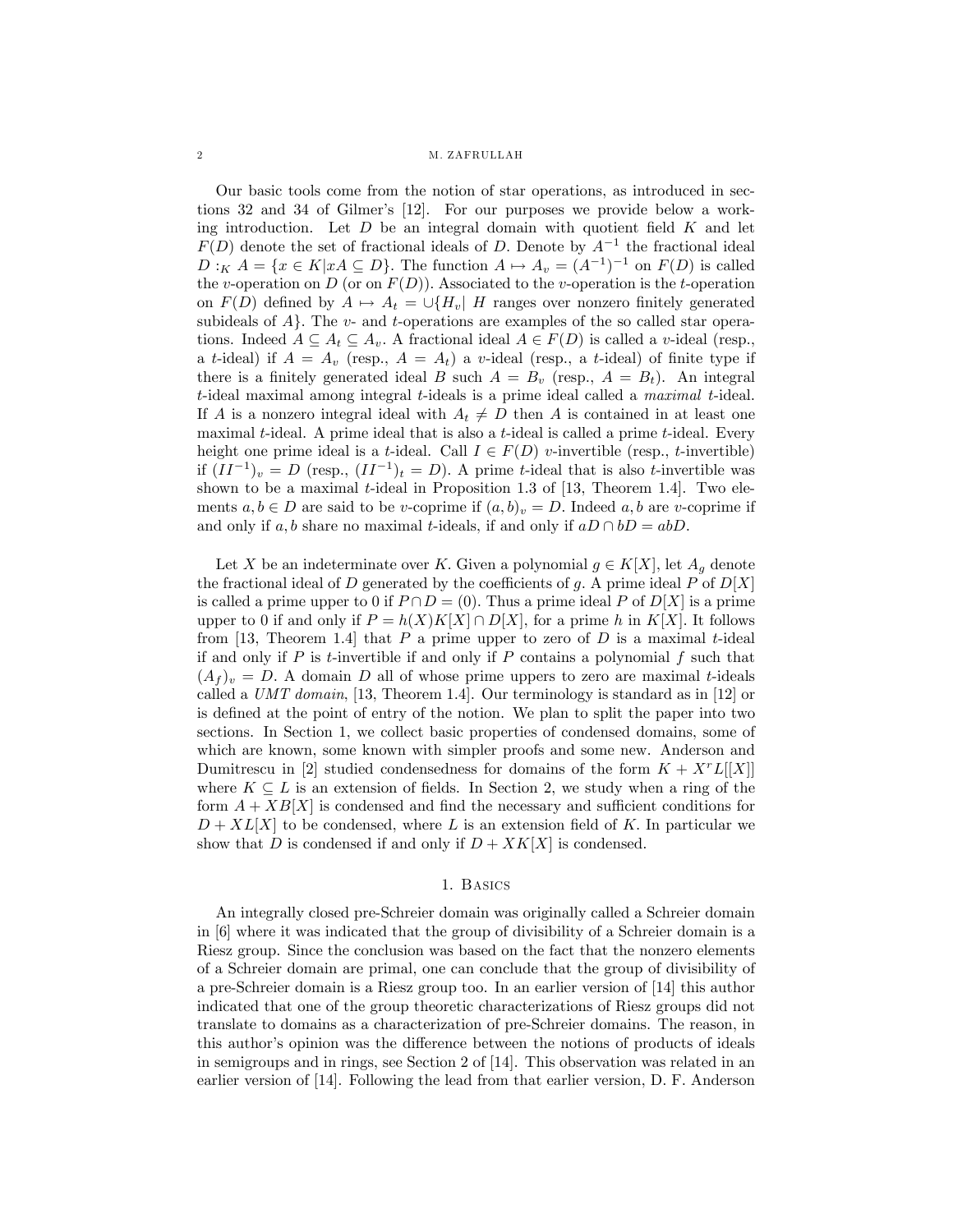and D. E. Dobbs [5] introduced the concept of a condensed integral domain, as defined in the introduction of this paper, see Corollary 2.6 of  $[5]$ . They showed that  $D$  is condensed if and only if every pair of two generated ideals of  $D$  are a condensed pair, if and only if every pair of Önitely generated ideals is a condensed pair, and that every overring of a condensed domain is condensed. They also showed that a condensed domain D has  $Pic(D) = 0$ . Also, they showed that if a domain D is not a field then  $D[X]$  is not condensed and that if F is a field  $F[[X^2X^3]]$ , is a condensed domain. Later, Anderson, J. T. Arnold and Dobbs [4] showed that an integrally condensed domain is Bezout. A number of other researchers have worked on concepts related to condensedness. An interested reader may find [2] a good source of information on this topic.

Lemma Let  $D$  be a condensed domain and let  $a$  be an atom in  $D$ .

- (1) If  $b, c$  are co-maximal non-units of D, then a is co-maximal with b or with c:
- $(2)$  a belongs to a unique maximal ideal of D.

*Proof.* 1. (1) Let  $I = (a, b)$  and  $J = (a, c)$ . Then  $IJ = (a^2, ac, ab, bc) = (a, bc)$ . Because D is condensed,  $a = (ra + sb)(ua + vc)$ . So,  $ua + vc$  is a unit or  $ra + sb$  is.

2. (2) If  $D$  is quasi local, then, clearly,  $a$  belongs to a unique maximal ideal. So let's assume that  $D$  is non-local and that  $a$  belongs to two maximal ideals  $M$ and N. Let  $m \in M\backslash N$ . So that  $mD + N = D$ . That is for some  $n \in N$  we have m, n co-maximal. By (1), a is either co-maximal with m or with n. But that is impossible because a belongs to both  $M$  and  $N$ . Whence a belongs to a unique maximal ideal.  $\Box$ 

As we shall see below v-coprime elements are co-maximal in a condensed domain. For this we begin by recalling from [8] some terminology. By an overring of D we mean a ring between D and its quotient field K. Let  $D \subseteq R$  be an extension of domains. Then  $R$  is said to be t-linked over  $D$  if for each nonzero ideal  $I$  of  $D$  with  $I^{-1} = D$  we have  $(IR)^{-1} = R$  and D is t-linkative if every overring of D is t-linked over D:

**Lemma 1.1.** Let  $D$  be condensed and let  $a, b$  be two nonzero non units of  $D$ . Then the following hold. (a) If  $(a, b)_v = D$ , then  $(a, b) = D$ . and (b) If I is a t-invertible ideal of D, then I is invertible and hence principal.

Proof. (a) Every overring of a condensed domain is condensed by [5] and an integrally closed condensed domain is Bezout by [4], as already noted. So the integral closure of a condensed domain is Bezout, hence Prufer. Thus  $D$  is a t-linkative UMT domain, by Theorem 2.4 of  $[10]$  and every maximal ideal of D is a t-ideal by Lemma 2.1 of [10]. Now let  $(x, y)_v = D$ . Claim that  $(x, y) = D$ . For if not then  $(x, y)$  is contained in a maximal ideal M of D. But then  $D = (x, y)_v \subseteq M$  a contradiction. For (b), let  $II^{-1} \neq D$ . Then, being a proper integral ideal,  $II^{-1}$  is contained in a maximal ideal  $M$ . Now because the integral closure of  $D$  is Bezout every maximal ideal of D is a maximal t-ideal as already noted. But then  $II^{-1} \subseteq M$ gives a contradiction as above. Whence I is invertible. But an invertible ideal in a condensed domain is principal, by Proposition 2.5 of [5].  $\Box$ 

There is another interesting application of the above observations. But let us first record a simple fact which may be folklore, though I have not seen it.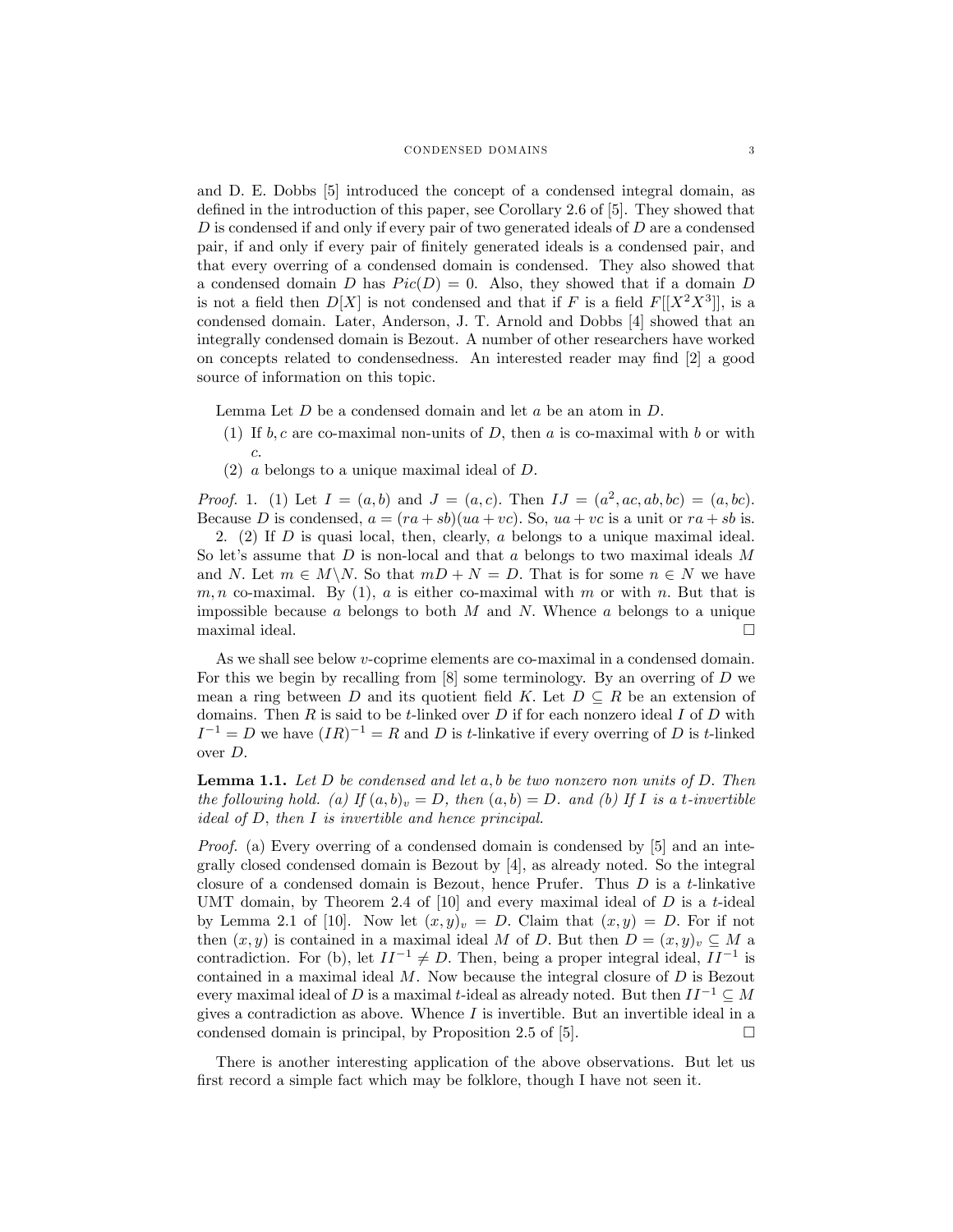#### 4 M. ZAFRULLAH

**Proposition 1.** An atom a in a domain D is a prime if and only if for all  $b \in D$ ,  $a \nmid b$  implies  $(a, b)_v = D$ . Consequently, an atom in a condensed domain is a prime if and only if for all  $b \in D$ ,  $a \nmid b$  implies  $(a, b) = D$ .

*Proof.* Suppose for all  $b \in D$  a  $\nmid b$  implies  $(a, b)_v = D$ . Then for all  $x, y \in D$  $a|xy$  implies a divides x or a|y. For if  $a \nmid x$ , then  $(a, x)_v = D$  by the condition. Yet as  $a|xy$  we have  $(a) = (a, xy)$ . This implies  $(a) = (a, xy)_v = (a, ay, xy)_v = (a, ay, xy)_v$  $(a, (ay, xy))_v = (a, (a, x)y)_v = (a, (a, x)_v y)_v = (a, y)_v$ . Now  $(a) = (a, y)_v$  implies  $y \in (a)$  which is equivalent to a y. Conversely suppose that a is a prime and  $a \nmid b$ for some, chosen, b. Then for each  $h \in (a) \cap (b)$  we have  $h = bt$  for  $t \in D$ . Since  $a \nmid b$ we have  $a|t$ . But then  $t = at'$  for some  $t' \in D$  and so, for each  $h \in (a) \cap (b)$  we have  $h = abt'$ . But this means  $(a) \cap (b) = (ab)$  or  $\frac{(a) \cap (b)}{ab} = D$ , or  $(a, b)^{-1} = D$  which is equivalent to saying that  $(a, b)_v = D$ . The "consequently" part follows from the fact that in a condensed domain  $(a, b)_v = D$  is equivalent to  $(a, b) = D$ , by Lemma 1.1.  $\Box$ 

The above Proposition can be put to use immediately as follows.

## Corollary 1. The following are equivalent for an atom a in an integral domain D.

 $(1)$  *a* is a prime,

 $(2)$  a generates a maximal t-ideal,

(3) if a belongs to a prime ideal  $P$ , then a belongs to a maximal t-ideal contained in P

(4) if a belongs to a prime t-ideal P then P is a maximal t-ideal generated by a.

*Proof.* (1)  $\Rightarrow$  (2). Let  $\wp = (a) = \{ar|r \in D\}$ . Obviously, being a principal ideal (a) is a t-ideal. Let M be a maximal t-ideal containing  $\wp$  and let  $x \in M \setminus \wp$  and so  $a \nmid x$ , by construction. But by Proposition 1  $a \nmid x$  implies that  $(a, x)_v = D$  and this contradicts the assumption that M is a t-ideal. Whence there is no  $x \in M \backslash \wp$  and  $\wp = M$  a maximal t-ideal.

 $(2) \Rightarrow (3)$ . Because  $a \in P$  implies that  $(a) \subseteq P$  and by  $(2)$   $(a)$  is a maximal t-ideal.

 $(3) \Rightarrow (4)$ . Obvious because  $a \in P$  implies that  $(a) \subseteq P$  and  $(a)$  is a maximal t-ideal. Whence  $(a) = P$ .

 $(4) \Rightarrow (1)$ . Obvious because a generates a prime.

$$
\qquad \qquad \Box
$$

Note here that for an atom a,  $a \nmid b$  does not necessarily mean that  $(a, b)_v = D$ . For example, let  $D$  be a one-dimensional (Noetherian) local domain and let  $a, b$  be two non-associate atoms. Then  $a \nmid b$  yet  $(a, b)_v \neq D$  for the following two reasons. First:  $a|b^n$  for some positive integer n, because D is quasi-local and one dimensional and  $(a, b)_v = D$  if and only if  $(a, b^n)_v$  for every positive integer n (cf. [15]). And second: D is a one dimensional quasi-local domain and so its maximal ideal is a t-ideal. For a concrete example note that if  $F$  is a field and  $X$  an indeterminate over F, then  $D = F[[X^2, X^3]]$  is a one dimensional (Noetherian) local domain and of course  $X^2$  and  $X^3$  are two non associate atoms. (This domain is condensed, as already noted.)

Corollary 2. In each of the following situations every prime element generates a maximal ideal. (a) When every maximal ideal of  $D$  is a t-ideal, i.e. when  $D$  is t-linkative  $[8]$ . (b) When D has a Prufer integral closure  $[10]$ .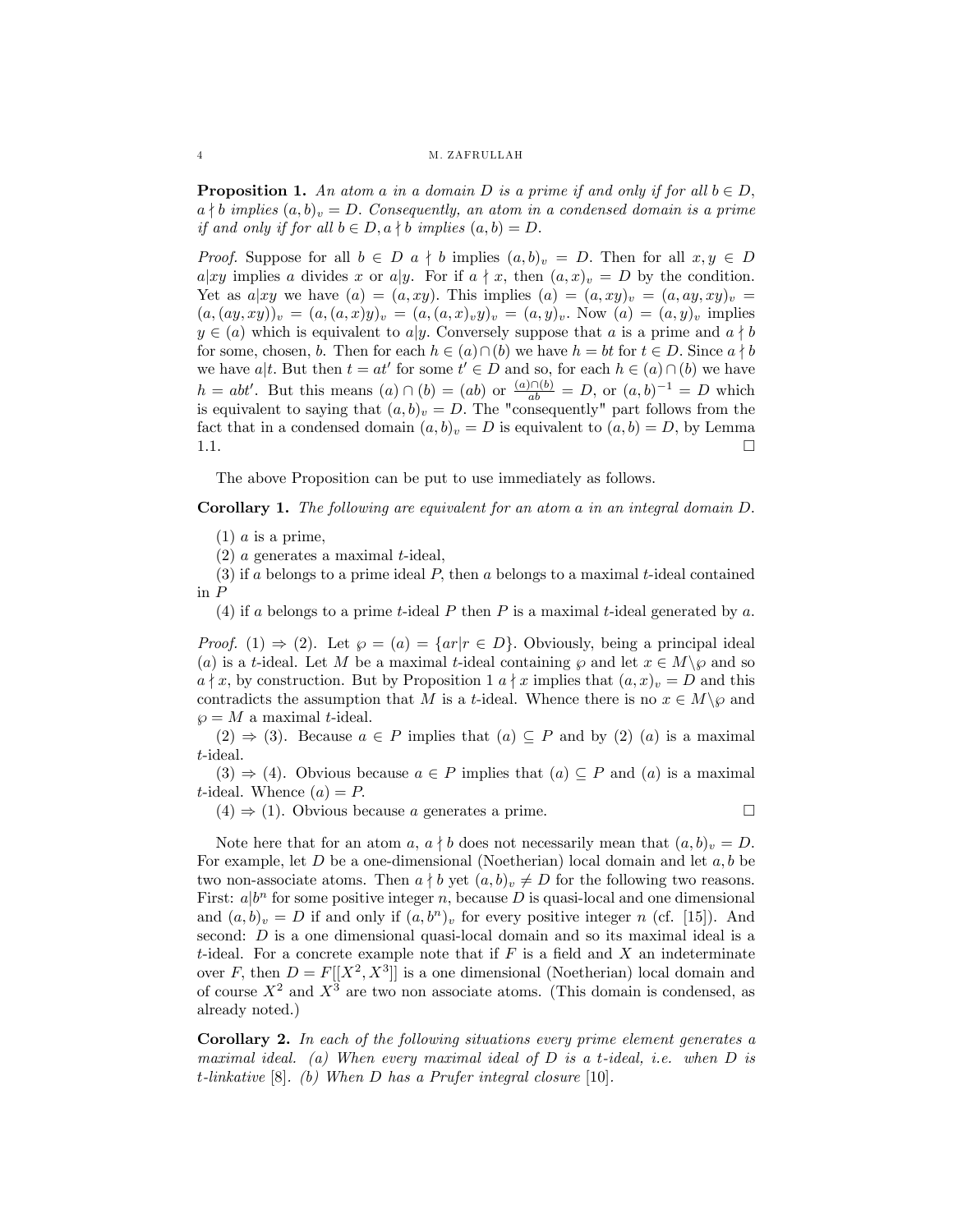Proof. Observe that (a) is obvious by Theorem 2.6 of [8] and for (b) one can recall from Theorem 2.4 of [10], that D has Prufer integral closure if and only if D is a t-linkative UMT domain.

Now as we know that the integral closure of a condensed domain is Bezout we have for the record the following corollary.

Corollary 3. In a condensed domain, every prime element generates a maximal ideal and consequently  $D[[X]]$  is a condensed domain if and only if D is a field.

As already mentioned, Cohn [6] called an integrally closed integral domain D Schreier if each nonzero element of  $D$  is primal. A domain whose nonzero elements are primal was called pre-Schreier in [14]. Note that in a pre-Schreier domain every irreducible element (atom) is a prime. (In fact a primal atom in any domain, is prime. For let p be an irreducible element that is also primal and let  $p|ab$ . So  $p = rs$ where  $r|a$  and  $s|b$ , because p is primal. But as p is also an atom, r is a unit or s is a unit. Whence  $p|a$  or  $p|b$ . In studying pre-Schreier domains, I came across a property that I called the property  $\ast$ . It was defined in the introduction.

It was shown in Theorem 1.6 of  $[14]$  that D is a pre-Schreier domain if and only if for each pair  $\{a_i\}_{i=1}^m$ ,  $\{b_j\}_{j=1}^n$  of sets of nonzero elements of D and for all  $x \in D \setminus \{0\}$  $a_i b_j | x$  implies  $x = rs$  where  $a_i | r$  and  $b_j | s, i = 1...m$  and  $j = 1...n$ . This result can be used to prove the following proposition.

**Proposition 2.** A domain D is a pre-Schreier domain if and only if D is a  $*$ domain such that for every pair  $\{a_i\}_{i=1}^m$ ,  $\{b_j\}_{j=1}^n$  of sets of nonzero elements of D  $(\cap(a_i)),(\cap(b_i))$  is a condensed pair.

*Proof.* Let D be a pre-Schreier domain. That D is a  $*$ -domain follows from (1) of [14, Corollary 1.7]. Now let  $\{a_i\}_{i=1}^m$ ,  $\{b_j\}_{j=1}^n$  be a pair of sets of nonzero elements of D such that  $a_i b_j | x$ . Then  $x = rs$  where  $a_i | r$  and  $b_j | s$ . Now as  $a_i b_j | x$  if and only if  $x \in \cap (a_i b_j)$  and  $a_i | r$  and  $b_j | s$  if and only if  $r \in \cap (a_i)$  and  $s \in \cap (b_j)$ . Thus by the pre-Schreier property  $x \in \cap (a_i b_j)$  implies that  $x = rs$  where  $r \in \cap (a_i)$ and  $s \in \bigcap (b_i)$ . But as we already have established that D has the \*-property,  $\bigcap(a_ib_j) = \big(\bigcap(a_i)\big)(\bigcap(b_j)\big)$ . Thus  $x \in (\bigcap(a_i)\big)(\bigcap(b_j))$  implies that  $x = rs$  where  $r \in \cap (a_i)$  and  $s \in \cap (b_j)$  and  $(\cap (a_i)),(\cap (b_j))$  is a condensed pair. For the converse suppose that D is a \*-domain and for  $\{a_i\}_{i=1}^m$ ,  $\{b_j\}_{j=1}^n \subseteq D$ ,  $(\cap(a_i))$ ,  $(\cap(b_j))$  is a condensed pair. Because  $(\cap (a_i)),(\cap (b_j))$  is a condensed pair,  $x \in (\cap (a_i))(\cap (b_j))$ implies that  $x = rs$  where  $r \in (\cap (a_i))$  and  $s \in (\cap (b_j))$ . But since D has the  $*$ property,  $(\cap (a_i))(\cap (b_j)) = \cap (a_ib_j)$ . Thus  $x \in \cap (a_ib_j )$  implies that  $x = rs$  where  $r \in (\cap (a_i))$  and  $s \in (\cap (b_j))$ . which translates to  $a_i b_j |x$  implies  $x = rs$  where  $a_i |r$ and  $b_j$  is and according to Theorem 1.6 of [14] this is the characterizing property of pre-Schreier domains pre-Schreier domains.

The above Proposition can be used to prove the following result.

**Proposition 3.** If D is condensed and a  $*$ -domain, then D is a pre-Schreier domain.

*Proof.* If  $D$  is condensed, then every pair of nonzero ideals of  $D$  is condensed and so is  $(\cap (a_i)), (\cap (b_j)),$  for any pair  $\{a_i\}_{i=1}^m$ ,  $\{b_j\}_{j=1}^n$  of sets of nonzero elements of D. But then, being a  $*$ -domain makes  $D$  a pre-Schreier domain.

Now these simple observations have the following somewhat interesting implications.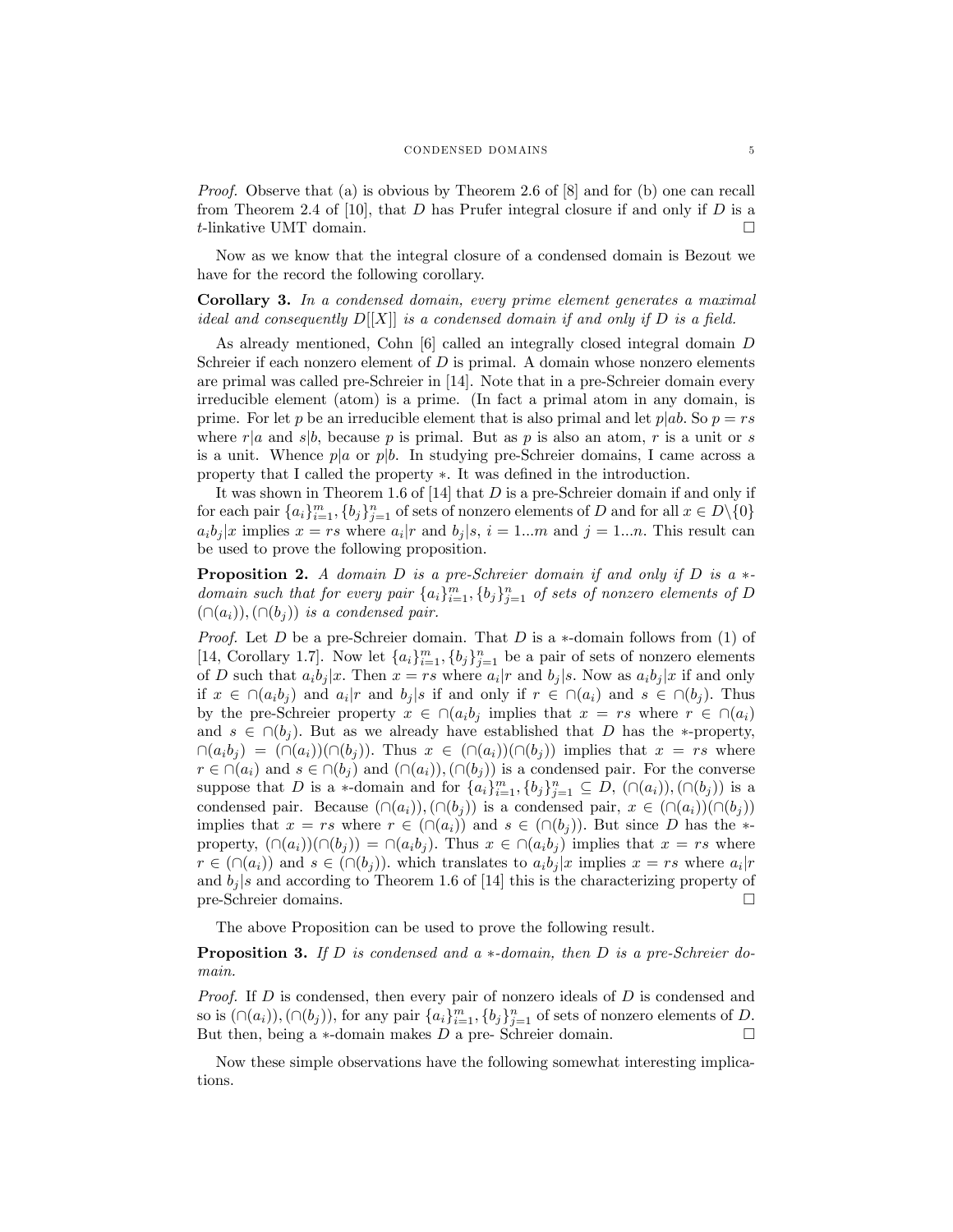Corollary 4. An atomic condensed domain D is a PID if and only if D has the -property. Consequently a non-integrally closed atomic condensed domain D does not have the  $*$ -property.

*Proof.* Let  $D$  be atomic and condensed and suppose that  $D$  has the \*-property. Then, by Proposition 3, D is pre-Schreier. But every atom is a prime in a pre-Schreier domain. So, being an atomic domain,  $D$  is a UFD. But then  $D$  is integrally closed and an integrally closed condensed domain is Bezout,  $[4]$ . Whence D is a PID. Of course a PID has the  $\ast$ -property and is condensed.  $\Box$ 

**Example 1.2.** Let K be a field, let X be an indeterminate over K and let  $D =$  $K[[X^2, X^3]]$ . Then D does not satisfy \*. The reasons are (a) D is Noetherian, (b) according to  $[5]$  D is condensed and  $(c)$  D is not integrally closed.

Now recall the "number crunching" I had to do in Example 2.8 of [14] to establish that  $K[[X^2, X^3]]$  was not a  $*$ -domain. (Of course the above approach offers a simpler and direct route compared to the alternate suggested in [14].) There may arise a question here: Is a pre-Schreier domain condensed? The answer is: generally, it is not the case. For example if  $D$  is a Schreier domain then it is well known that  $D[X]$  is Schreier (cf. [6]) and Schreier is integrally closed pre-Schreier. Now if D is not a field then, as we have noted above (see Proposition 4 below as well),  $D[X]$ can never be a condensed domain.

Usually,  $D$  having the  $*$ -property does not mean that  $D$  is integrally closed and this is established by the existence of a pre-Schreier domain that is not Schreier [14], yet there are situations where the presence of the  $*$ -property in D ensures that D is ("more than" integrally closed. Call an integral domain  $D$  v-coherent if for each nonzero finitely generated ideal  $I$  of  $D$  we have  $I^{-1}$  a v-ideal of finite type. Also call D a generalized GCD (GGCD) domain if for each pair of nonzero elements of D we have  $aD \cap bD$  invertible. It is well known that a GGCD domain is a locally GCD domain, i.e.  $D_M$  is a GCD domain for each maximal ideal M, and hence is integrally closed, [1]. So a condensed GGCD domain being Bezout is as given as a a Prufer domain becoming Bezout being condensed. However the following may well be an improvement on Corollary 2.6 of [5]. For this recall that  $D$  is a v-finite conductor domain if for every pair of nonzero elements a, b of D the ideal  $aD \cap bD$ is a  $v$ -ideal of finite type.

Corollary 5. Let  $D$  be a condensed domain that is also a v-finite conductor domain. Then  $D$  is a Bezout domain if and only if  $D$  is a  $\ast$ -domain.

That a Bezout domain is a  $*$ -domain follows from the fact that every GCD domain is Schreier  $[6]$  and hence a  $*$ -domain [14, Theorem 3.6]. For the converse note that by Proposition 3 a condensed \*-domain is pre-Schreier and a pre-Schreier  $v$ -finite conductor domain is a GCD domain [14, Theorem 3.6] and a GCD domain is integrally closed.

It may be noted, however, that a condensed  $v$ -finite conductor domain, even a condensed Noetherian domain may not be Bezout, as the example of  $K[[X^2, X^3]]$ indicates. If you go chasing the facts they will take you further a field, with negative results as it were. Here's a slightly advanced form of Noetherian domains, recently introduced by this author in [17]. Call  $D$  a *dually compact domain* ( $DCD$ ) if for each set  $\{a_{\alpha}\}_{{\alpha}\in I}\subseteq K\setminus\{0\}$  with  $\cap a_{\alpha}D\neq (0)$  there is a finite set of elements  $\{x_1,...,x_r\}\subseteq$  $K \setminus \{0\}$  such that  $\cap a_{\alpha}D = \cap_{i=1}^{r} x_i D$ , or equivalently for each  $I \in F(D)$ , the ideal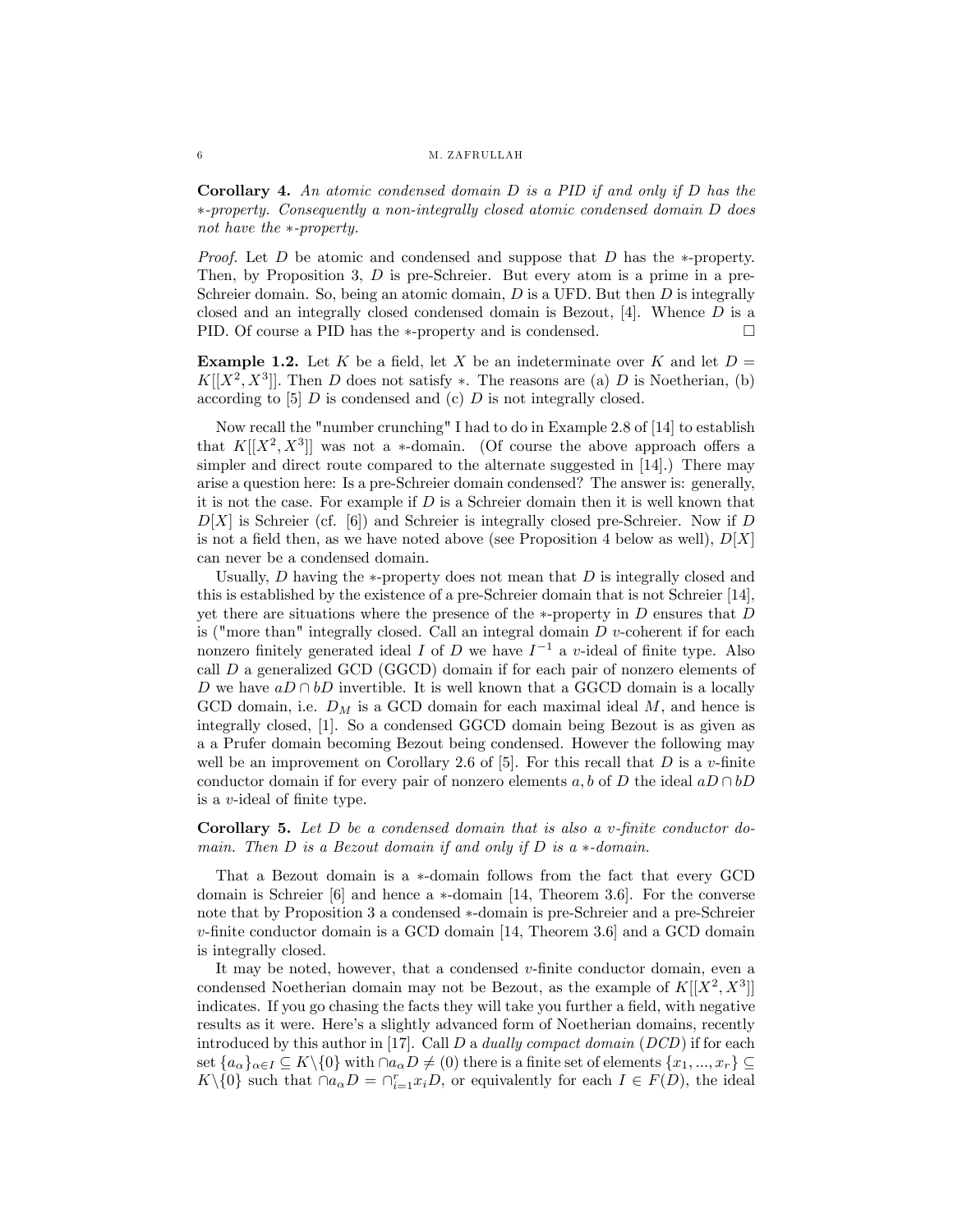$I_v = (I^{-1})^{-1}$  is a finite intersection of principal fractional ideals of D. Indeed a DCD can be condensed without being Bezout. The reason is that a DC domain will become v-G-Dedekind, only if it is a  $*$ -domain, as shown in Theorem 3.3 of [17]. Here a domain D is a v-G-Dedekind domain if  $I_v$  is invertible for each  $I \in F(D)$ . But as soon as you add the condensed property, you get a Bezout domain, because a v-G-Dedekind domain is integrally closed. On the other hand make a DC domain as condensed as you want, it won't become Bezout unless it is a  $\ast$ -domain.

# 2. New condensed domains from old

The following is a known result (see e.g. [5]), but our proof may be very simple.

**Proposition 4.** Let  $D$  be an integral domain and  $X$  an indeterminate over  $D$ . Then  $D[X]$  is condensed if and only if D is a field. Consequently if D is a domain such that D is not a field, then  $D[X]$  is never condensed.

*Proof.* Certainly X is irreducible and hence, by  $(2)$  of Lemma A, must belong to a unique maximal ideal of  $D[X]$ . But that is possible only if D is a field. (Alternatively note that X is a prime in  $D[X]$  and if  $D[X]$  is condensed, then X must generate a maximal ideal which is possible only if  $D$  is a field.) Conversely if  $D$  is a field, then  $D[X]$  is PID and hence, obviously, a condensed domain. The consequently part is obvious.  $\Box$ 

**Proposition 5.** Let  $A \subseteq B$  be an extension of domains such that  $(A : B) \neq (0)$ . If A is condensed, then so is B:

*Proof.* Let  $I, J \in \mathcal{I}(B)$ . Then for some  $\alpha, \beta \in [A : B]$  we have  $\alpha\beta IJ = (\alpha I)(\beta J)$ , where  $(\alpha I), (\beta J) \in \mathcal{I}(A)$ . So for  $x \in IJ$ , we have  $\alpha \beta x \in \alpha \beta IJ = (\alpha I)(\beta J)$ , forcing  $\alpha\beta x = rs$  where  $r \in \alpha I$  and  $s \in \beta J$ , because A is condensed. This gives  $r/\alpha \in I$ <br>and  $s/\beta \in J$ . But as  $\alpha\beta x = rs$ , we have  $x = (r/\alpha)(s/\beta)$ . and  $s/\beta \in J$ . But as  $\alpha \beta x = rs$ , we have  $x = (r/\alpha)(s/\beta)$ .

**Proposition 6.** Let  $A \subseteq B$  be an extension of domains. If  $A + XB[X]$  is a condensed domain, then  $B$  is a field and  $A$  is a condensed domain.

*Proof.* Since  $(A + XB[X] : B[X]) \supset XB[X]$ , we conclude from Proposition 5 that  $B[X]$  is condensed. But by Proposition 4, B must be a field. Next, let  $I, J \in \mathcal{I}(A)$  and let  $a \in IJ$ . Since B is a field  $I(A + XB[X]) = I + XB[X],$  $J(A+XB[X]) = J+XB[X]$  and  $(I+XB[X])(J+XB[X]) = IJ+XB[X]$ . Now  $a \in IJ\setminus\{0\}$  means  $a \in IJ + XB[X] = (I + XB[X])(J + XB[X])$ . This means  $a = f_1 f_2$  where  $f_1 \in (I + XB[X])$  and  $f_2 \in (J + XB[X])$ , because  $A + XB[X]$  is a condensed domain. Now  $f_1 = r + Xg_1(X)$  and  $f_2 = s + g_2(X)$  where  $r \in I$  and  $s \in J$ . Thus  $a = (r+Xg_1(X))(s+Xg_2(X)) = (rs+X(rg_2(X)+sg_1(X))+X^2g_1(X)g_2(X)).$ Comparing coefficients,  $a = rs$  where  $r \in I$  and  $s \in J$ .

Note that  $(A+XB[[X]] : B[[X]]) \supseteq XB[[X]]$  and ideals of  $A+XB[[X]]$  are of the form  $I + XB[[X]]$  where I is an ideal of D or of the form  $X^rJXL[[X]]$  where J is a D-submodule of  $L$  (see e.g. Proposition 2.6 of [2]). With reference to Corollary 3 we have the following Corollary.

**Corollary 6.** Let  $A \subseteq B$  be an extension of domains. If  $A+XB[[X]]$  is a condensed domain, then  $B$  is a field and  $A$  is a condensed domain.

For the converse of Proposition 6 we need to digress a little and recall Proposition 3 of [16].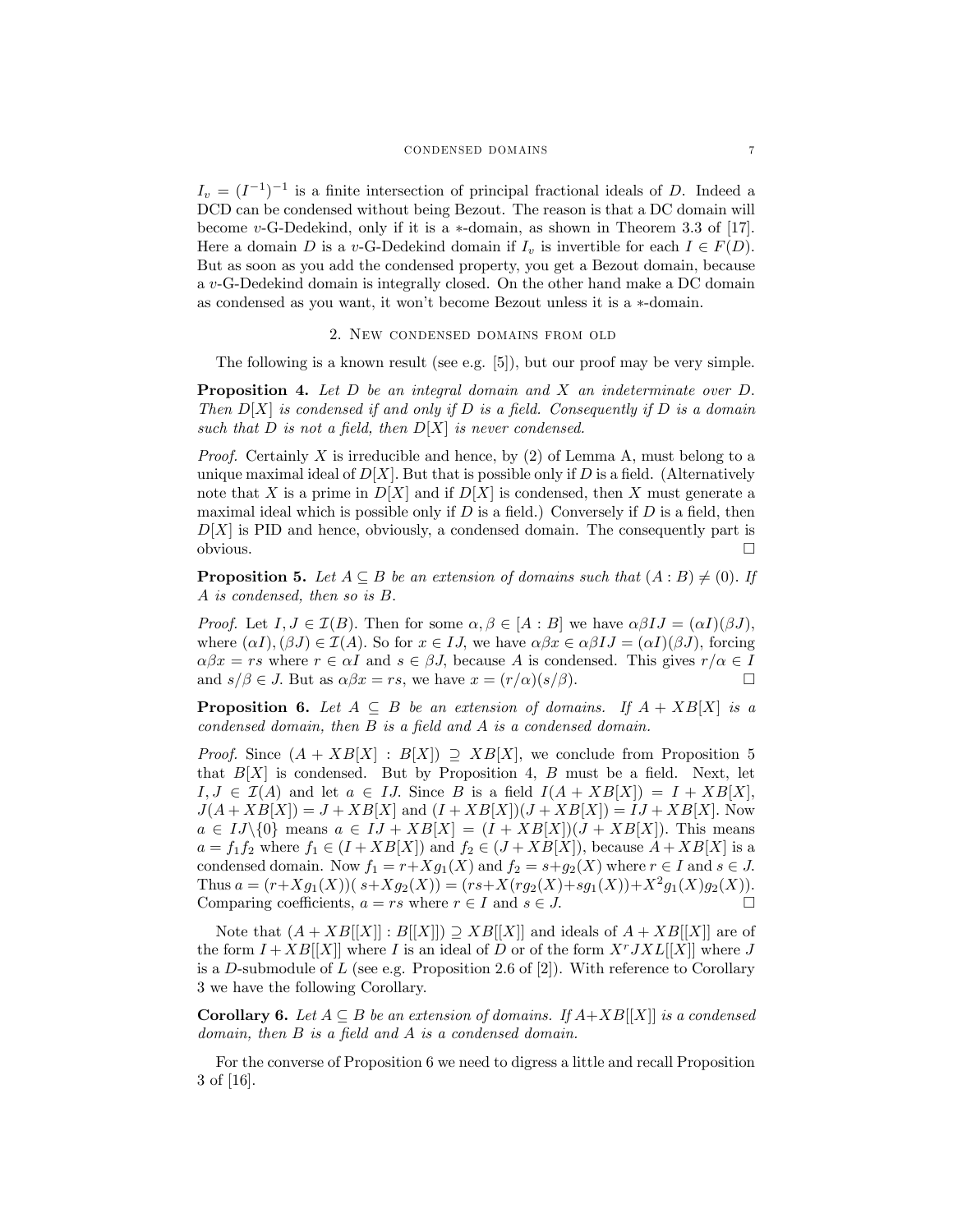**Proposition 7.** Let  $D$  be an integral domain and let  $L$  be an extension field of the field of fractions K of D. Then each nonzero ideal F of  $R = D + XL[X]$  is of the form  $f(X)JR = f(X)(J + XL[X])$ , where J is a D-submodule of L and  $f(X) \in R$  such that  $f(0)J \subseteq D$ . If F is finitely generated, J is a finitely generated D-submodule of L:

Using the tail-end part of the proof of the above proposition, we can conclude that if F is a two generated ideal of R, then  $F = f(X)(J + XL[X])$  where J is a two generated D-submodule of L and  $f(X) \in R$ . The following special cases apply:

- (a) If  $f(X) = 1$ , J is an ideal of D and
- (b) If  $f(X)$  is non constant with  $f(0) \neq (0)$ , J is still a fractional ideal of D. By replacing f by  $\frac{1}{d}f$  we can assume that J is an ideal of D (as in that case  $f(0) = 1$ . Because  $f(0) = 1$  we have  $f(X) \in R$  and J is an ideal (since  $f(0)J \subseteq D$ ) and so the case (b) reduces to case (a). This leaves the case of
- (c) for  $f(0) = 0$ . If  $f(0) = 0$ , then  $f(X) = X^r g(X)$  where  $r > 0$  and  $g(0) = 1.$  (We can assume that because if  $g(0) = l \in L \setminus \{0\}$ , we can replace the generators  $j_i$  of J by  $j_i/l$ ). Now suppose that D is condensed and we want to show that  $R = D + XL[X]$  is condensed. By Theorem 1 of [5], we need to show that the product of any pair  $A, B$  of nonzero 2-generated (or finitely generated) ideals of R is condensed. But the general  $D + XL|X|$ case may be hard, as indicated in  $[2]$ . So, let's take care of the simpler cases before attacking the harder one(s). The first of the simpler cases is tackled in the following Lemma.

**Lemma 2.1.** If  $A = X^r g(X) L[X]$ , where  $g(0) = 1$  then the pair A, B is condensed for any ideal B of  $R = D + XL[X]$ .

Proof. Indeed if Aa, B is a condensed pair, where  $a \in D\backslash 0$ , then so is A, B. This is because if  $x \in (Aa)B$  implies  $x = rs$  where  $r \in Aa$  and  $s \in B$ , then  $y \in AB$ implies  $ya \in (Aa)B$ , forcing  $ya = r \in Aa$  and  $s \in B$  and thus  $y = (r/a)s$ . That  $A, B$  being condensed implying  $Aa, B$  being condensed is direct. Consequently we can take  $A = XL[X]$ . The other ideal could be (a)  $A_1 = XL[X]$  or (b)  $B =$  $\mathfrak{B} + XL[X]$ , where  $\mathfrak{B}$  is a nonzero ideal of D or (c)  $C = X(\mathfrak{C} + XL[X]$ , where  $\mathfrak{C}$  is a nonzero D-submodule of K. In case (a,a) we have  $AA_1 = X^2L[X]$  and  $x \in AA_1$ implies  $x = X^2h(X)$  and we can set  $x = (X)(Xh(X))$ . For the case (a,b) we have  $AB = (XL[X])(\mathfrak{B} + XL[X]) = XL[X]$  and  $x \in AB$  implies  $x = Xh(X)$  where  $h(X) \in K[X]$  and we can find  $d \in D\backslash\{0\}$  such that  $dh(X) \in R$ . In this case  $x = (X/d)(dXh(X))$  will do, as  $X/d \in XL[X]$  and  $dXh(X) \in \mathfrak{B} + XL[X]$ . Finally, in case (a,c) we have  $AC = (XL[X])(X(\mathfrak{C} + XL[X]) = X^2L[X]$  and  $x \in AC$ means  $x = X^2h(X)$  where  $h(X) \in L[X]$ . We can find  $l \in L \setminus \{0\}$  so that  $lh(X) \in$  $(\mathfrak{C} + XL[X]$  and set  $x = (X/l)(lh(X)).$ 

Alternatively, let  $x \in (XL[X])B$ . Then  $x = \sum Xf_ib_i$ . Since  $f_i \in L[X]$  we can find  $l \in L \setminus \{0\}$  such that  $lf_i \in R$ . But then  $x = (X/l)(\sum l f_i b_i)$ . Now as  $lf_i \in R$  we have  $\sum l f_i b_i \in B$ . But then we have an expression for x in the required form.

As an application of Lemma 2.1 when considering condensedness of two nonzero ideals  $I, J$  of  $R$ , we can avoid the cases where one of the ideals if of the form  $A = X^{r} g(X) L[X]$ . The following result can be proved as a corollary of a latter result, but we prove it separately for the sake of clarity.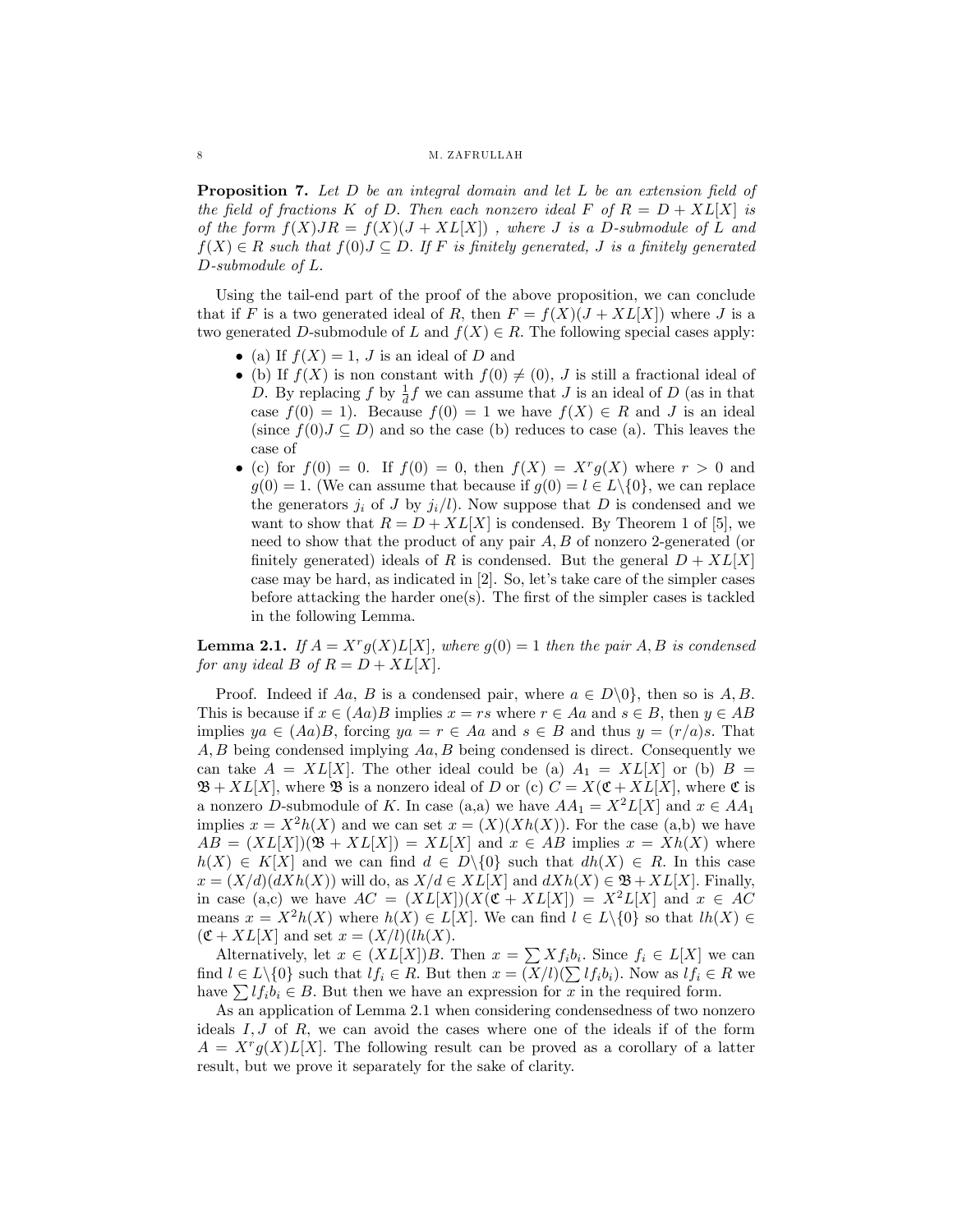**Theorem 2.2.** Let  $D$  be a domain,  $K$  the quotient field of  $D$  and let  $X$  be an indeterminate over K. Then D is condensed if and only if  $D+XK[X]$  is condensed.

For a start let us display below the types of ideals that we may expect in our study, with reference to Proposition 4.12 of [7].

- (a) When  $f(X) = 1$  we have  $A = (\mathfrak{A} + XK[X])$  where  $\mathfrak{A}$  is a 2 generated ideal of D and  $\mathfrak{A} \neq (0)$ , by Lemma 2.1
- (b) When  $f(X)$  is such that  $f(0) = 1$  we have  $B = f(X)(\mathfrak{B} + XK[X]),$ where **B** is a nonzero two generated ideal of  $D, \mathfrak{B} \neq (0)$ , by Lemma 2.1. Since f belongs to R, case (b) reduces to case (a).
- (c) When  $f(X) = X^r g(X)$ , with  $g(0) = 1$ , where r is a positive integer and  $\mathfrak{C}$  is a nonzero 2-generated fractional ideal of D. But as  $X^{r-1}g \in R$  we get  $C = X(\mathfrak{C} + XK[X])$

Depending on the types of the 2-generated ideals we need to study the following three cases  $(a,a)$ ,  $(a,c)$   $(c,c)$ .

- (aa)  $A = (\mathfrak{A} + XK[X]), A_1 = (\mathfrak{A}_1 + XK[X]), A_1 = (\mathfrak{A}\mathfrak{A}_1 + XK[X]).$ Now  $x \in AA_1$  implies  $x = ij + Xh(X)$ , where  $i \in \mathfrak{A}$  and  $j \in \mathfrak{A}_1$  because the product  $\mathfrak{A}\mathfrak{A}_1$  is condensed. We can write  $a = i \in \mathfrak{A} + XK[X]$ , where  $i \in \mathfrak{A}$  and  $b = (j + (X/i)h(X)) \in \mathfrak{A}_1 + XK[X]$ , here  $Xh(X) \in R$  and so  $(X/i)h(X) \in XK[X].$
- (ac)  $A = (\mathfrak{A} + XK[X]), C = X(\mathfrak{C} + XK[X]).$  Then  $AC = X(\mathfrak{A}\mathfrak{C} + XK[X]).$ Let  $x \in AC$ . Then  $x = X(\gamma + Xh(X))$  where  $\gamma \in \mathfrak{AC}$ . Since  $\mathfrak{A}$  is an ideal and  $\mathfrak{C} = \mathfrak{I}/\mathfrak{d}$  where  $\mathfrak{d}$  is a nonzero element of D,  $\mathfrak{A}, \mathfrak{C}$  is a condensed pair and we can write  $\gamma = \alpha \beta$  where  $\alpha \in \mathfrak{A}$  and  $\beta \in \mathfrak{C} = \mathfrak{I}/\mathfrak{d}$ . Set  $a = \alpha$ and  $c = (X(\beta + (X/\alpha)h(X))$ . Since  $(X/\alpha)h(X) \in KK[X]$  we have  $\beta +$  $(X/\alpha)h(X) \in \mathfrak{C} + XK[X]$  and so  $X(\beta + (X/\alpha)h(X)) \in X(\mathfrak{C} + XK[X]).$ Thus  $x = ac = \alpha(X(\beta + (X/\alpha)h(X))).$
- $(c) C_1 = X(\mathfrak{C}_1 + XK[X]), C_2 = X(\mathfrak{C}_2 + XL[X]), C_1C_2 = X^2(\mathfrak{C}_1\mathfrak{C}_2 + XL[X])$  $XK[X]$ . Let  $x \in C_1C_2$  and let  $\gamma \in \mathfrak{CLC}_2 \setminus \{0\}$ . Then  $x = X^2(\gamma + Xh(X))$ . Here too we must find  $\gamma_1 \in \mathfrak{C}_1$  and  $\gamma_2 \in \mathfrak{C}_2$  such that  $\gamma = \gamma_1 \gamma_2$ . But this is easy in this case because by Proposition 4.12 of [7], and our assumption that  $g(0) = 1$ ,  $\mathfrak{C}_1$  and  $\mathfrak{C}_2$  are both fractional ideals of D. So  $\mathfrak{C}_i = \frac{I_i}{d_i}$  where  $I_i$  are ideals of D and  $d_i \in D \setminus \{0\}$ . Thus  $\gamma = \frac{y}{d_1 d_2}$  and as D is condensed,  $y = y_1 y_2$  where  $y_i \in I_i$  and so  $\gamma = (\gamma_1)(\gamma_2)^T$  where  $\gamma_i = \frac{y_i}{d_i} \in \mathfrak{C}_i$ . Set  $c_1 = X\gamma_1 \in C_1$  and set  $c_2 = X(\gamma_2 + \frac{X}{\gamma_1}h(X))$ . Now  $X\gamma_2 \in C_2$  patently because  $\gamma_2 \in \mathfrak{C}_2$  and  $X(\frac{X}{\gamma_1}h(X)) \in C_2$  because  $X(\frac{X}{\gamma_1}h(X)) \in X(XL[X]).$ Since both belong to  $X(\mathfrak{C}_2 + XK[X])$  their sum must do the same. Now check that  $c_1c_2 = c = (X^r g_1(X)\gamma_1)(X^s g_2(X)(\gamma_2 + \frac{X}{\gamma_1}h(X))$ . That D is condensed if  $D + XK[X]$  is condensed follows from Proposition 6.

Another simple case is that of when  $D$  is a field, though here we shall consider the ring  $K + XL[X]$  where L is an extension of K. Let us first write another version of Proposition 3 of [16]: Let K be a field, L an extension field of K and let X be an indeterminate over L. Then each nonzero ideal F of  $R = K + XL[X]$  is of the form  $F = f(X)JR = f(X)(J + XL[X])$ , where J is a K-subspace of L and  $f(X) \in R$  such that  $f(0) \subset K$ . If F is finitely generated, J is a finitely generated K-subspace of L.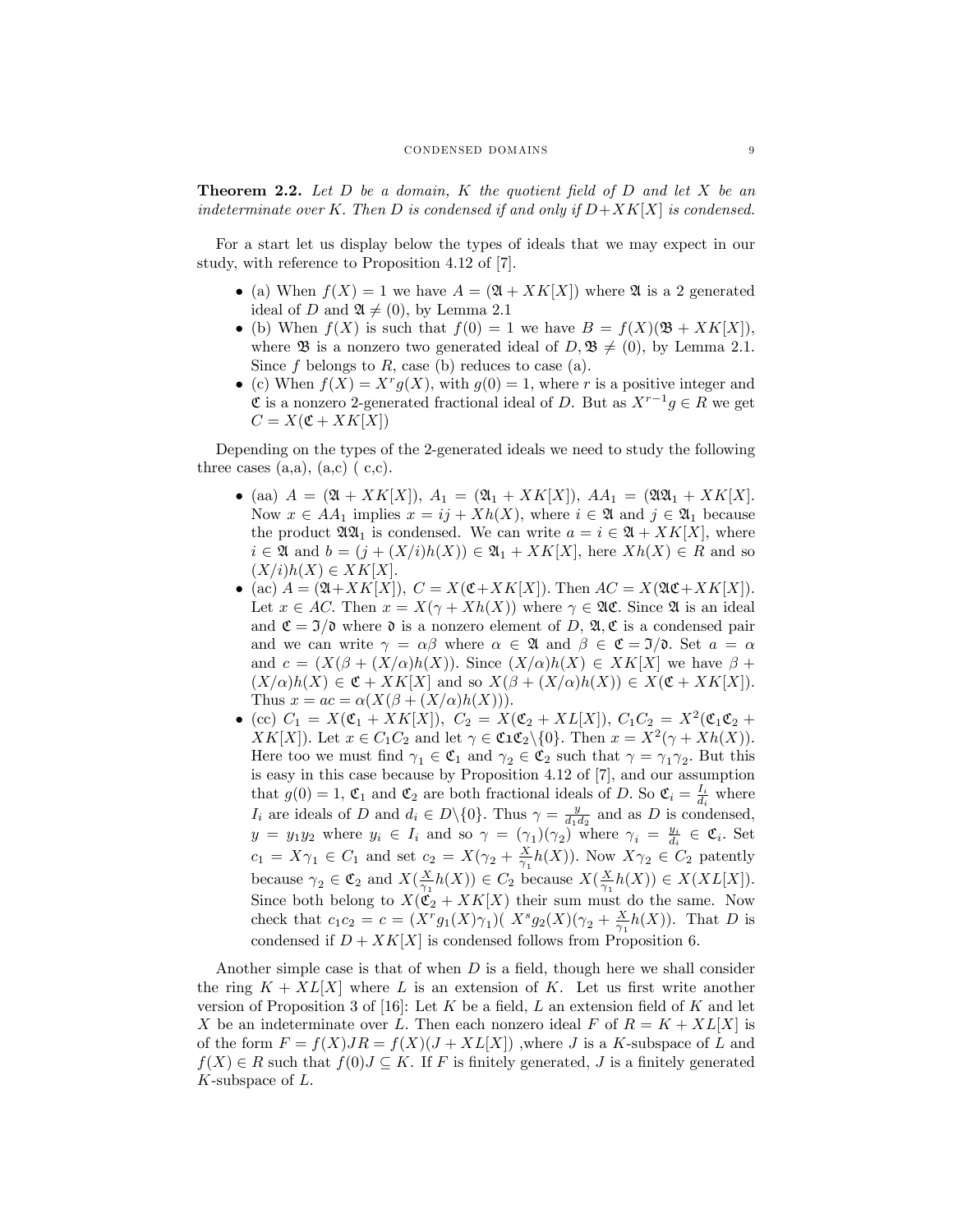#### 10 M. ZAFRULLAH

Now in this case  $f(X) = 1$ , as  $f \in R$ , gives F as either  $F = K + XL[X] = R$ (if  $F \cap K \neq (0)$ ) or  $F = XL[X]$  (if  $F \cap D = (0)$ ). (We could have had  $F =$  $f(X)X^rL[X]$ , but the considerations like the ones in the proof of Lemma 2.1 would have whittled it down to the current form.) Next for f such that  $f(0) = 1$  we have  $F = f(X)R$  (when  $J \neq 0$ ) and  $F = f(X)XL[X]$  (when  $J = (0)$ ). In the  $f(0) = 0$ case we have  $F = X^r g(X) J R$  where J is a K-submodule of L.

Of these  $f(X)R$ , being principal, will produce a condensed pair with any ideal J of R. So will  $f(X)XL[X]$ .

So, essentially, we have two types of ideals that need to be considered (a)  $A =$  $X^r g(X)XL[X]$  (or  $A = XL[X]$  as  $X^r g(X) \in R$  and so can be cancelled.) and (b)  $B = F = X^s g(X) J R$  where J is a K-submodule of L.

**Lemma 2.3.**  $XL[X]$ , A is a condensed pair for every ideal A of R.

The proof works as in Lemma 2.1. Let  $x \in XL[X]A$ . Then  $x = \sum_{i} Xf_i(X)a_i(X)$ . Since  $f_i \in L[X]$  we have  $(f_1, ..., f_n) = f$ , because  $L[X]$  is a PID. So  $f_i = h_i(X)f(X)$ and  $Xf_i = l_iXh_i(X)f(X)$  where  $h_i(X) \in R$ . But then  $\sum l_iXf = lXf \in XL[X]$ (because L is a field) and  $\sum h_i a_i(X) \in A$ , because  $h_i \in R$ . Thus  $x = g(X)a(X)$ where  $g \in XL[X]$  and  $a(X) \in A$ .

Next note that, in  $F = X^s g(X) J R$ , or in  $F = X J R$ , F is 2-generated if and only if  $J$  is a 2-generated  $K$ -subspace of  $L$ . of  $r$ .

Let  $K \subseteq L$  be an extension of fields. In the second section of [2] Anderson and Dumitrescu introduce the notion of  $K \subseteq L$  being vs-closed as follows. Let V, W be two K-subspaces of L. Let  $P(V, W) = \{vw|v \in V \text{ and } w \in W\}$  and let VW denote the K-subspace of L generated by  $P(V, W)$ . Call  $K \subseteq L$  vs-closed if for each pair V; W of K-subspaces of L we have  $VW = P(V, W)$ . According to Proposition 2.6 of [2],  $K \subseteq L$  is vs-closed if and only if for every  $\alpha, \beta \in L$ ,  $1+\alpha\beta = (a+b\alpha)(c+d\beta)$ for some  $a, b, c, d \in K$ . Using the fact that if  $[L : K] \geq 4$  then L affords a pair of elements  $\alpha, \beta$  such that  $1, \alpha, \beta, \alpha\beta$  are linearly independent over K the authors of [2] concluded that when  $K \subseteq L$  is vs-closed  $[L : K] \leq 3$ .

**Lemma 2.4.** The ring  $R = K + XL[X]$  is condensed if and only if for every pair of distinct ideals of the form  $C = X(J+XL[X])$  where J is a strictly two generated nonzero  $K$ -subspace of  $L$ , is condensed.

*Proof.* Indeed the assertion holds if  $R$  is condensed. For the converse we note, using the observations prior to Lemma 2.3, that  $R$  has proper ideals of the following types: (a)  $A = XL[X]$ , and this covers the case of  $f(X)XL[X]$ , where  $J = 0$ and  $f(0) = 1$ . (Because if  $f \in R \setminus \{0\}$ ,  $(fA, B)$  is a condensed pair if and only if  $(A, B)$  is a condensed pair), (b)  $B = f(X)R$ , but this is principal and will form a condensed pair with every other ideal, as we have already observed.) This leaves ideals of the type (c)  $C = X^r g(X)(J + XL[X])$  where J is a strictly two generated nonzero  $K$  subspace of  $L$ . Now with reference to the proof of Theorem 2.2 the cases of  $(a,a)$ ,  $(a,b)$  and  $(a,c)$  have been settled in Lemma 2.3. The cases of  $(b,b)$  and  $(b, c)$  are settled because B is nonzero principal. That leaves the case of  $(c, c)$  and that establishes the lemma.

**Proposition 8.** Let  $K \subseteq L$  be an extension of fields, let X be an indeterminate over L and let  $R = K + XL[X]$ . Then R is condensed if and only if  $K \subseteq L$  is vs-closed. Moreover if  $[L: K] \geq 4$ ,  $R = K + XL[X]$  is not condensed.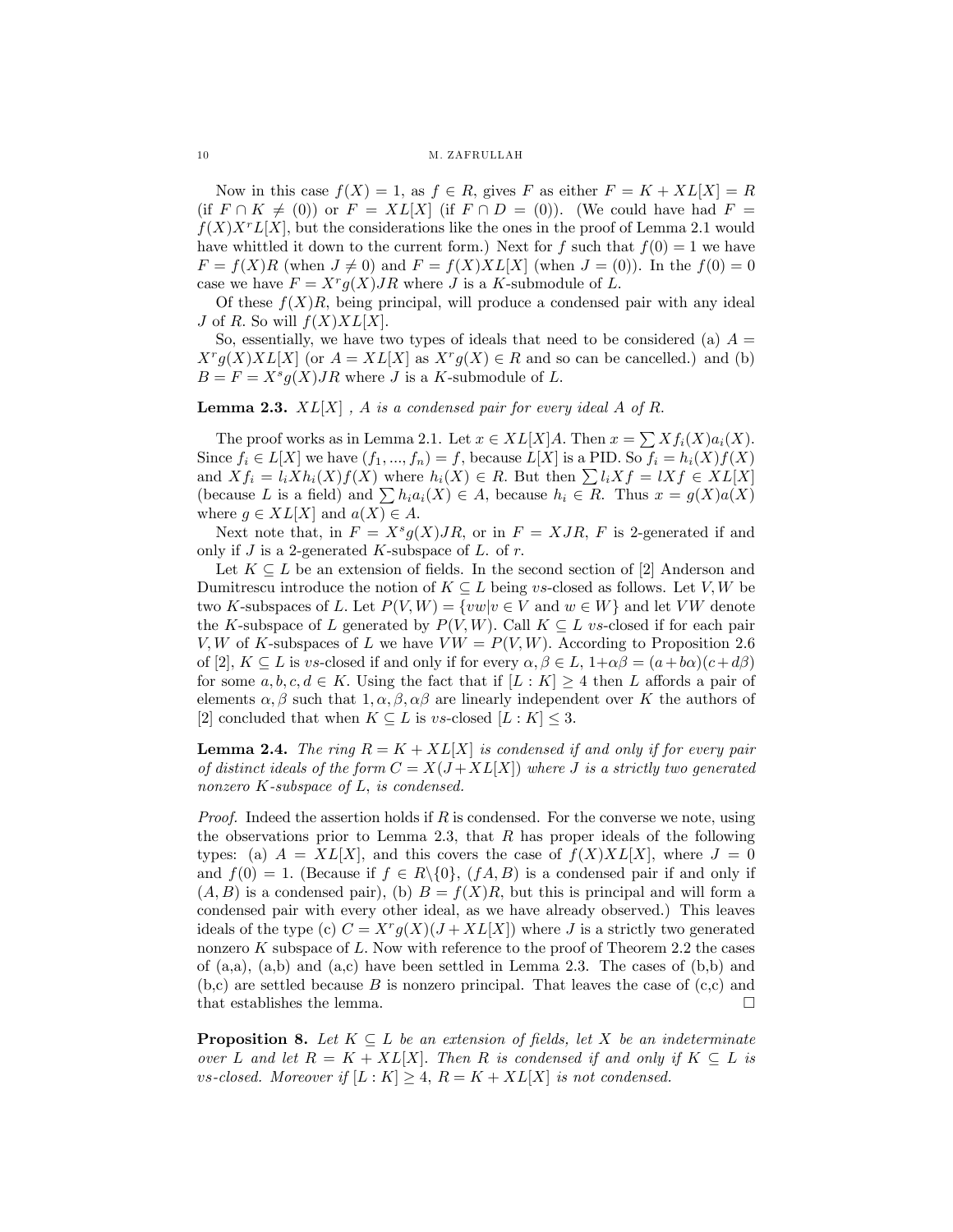*Proof.* Suppose that  $K \subseteq L$  is vs-closed. By Lemma 2.4, all we have to do is study the case (c,c) of pairs of two generated ideals of the form  $C = X(\mathfrak{C} + XL[X])$ . That is  $C_1 = X(\mathfrak{C}_1 + XL[X])$  and  $C_2 = X(\mathfrak{C}_2 + XL[X])$ .  $C_1C_2 = X^2(\mathfrak{C}_1\mathfrak{C}_2 + XL[X])$ . Let  $x \in C_1C_2$  and let  $\gamma \in \mathfrak{CLC}_2\{0\}$ . Then  $x = X^2(\gamma + Xh(X))$ . But  $\mathfrak{C}_1$  and  $\mathfrak{C}_2$  are both K-subspaces of L. So  $\mathfrak{C}_i = (l_{i1}, l_{i2})$  where  $l_{ij}$  are elements of L. As  $K \subseteq L$  is vs-closed  $\gamma = (\gamma_1)(\gamma_2)$  where  $\gamma_i = (k_{i1}l_{i1} + k_{i1}l_{i2}) \in \mathfrak{C}_i$ . Set  $c_1 = X\gamma_1 \in C_1$  and set  $c_2 = X(\gamma_2 + \frac{X}{\gamma_1} h(X))$ . Now  $X \gamma_2 \in C_2$  patently because  $\gamma_2 \in \mathfrak{C}_2$  and  $X(\frac{X}{\gamma_1} h(X)) \in$  $C_2$  because  $X(\frac{X}{\gamma_1}h(X)) \in X(XL[X])$ . Since both belong to  $X^s g_2(X)(\mathfrak{C}_2 + XL[X])$ their sum must do the same. Now check that  $c_1c_2 = c = (X\gamma_1) X(\gamma_2 + \frac{X}{\gamma_1}h(X)).$ The converse can be proved as follows. Suppose that  $K + XL[X]$  is condensed, then for each pair of two generated nonzero ideals  $C_1 = X^r g(X) (\mathfrak{C}_1 + XL[X])$  and  $C_2 = X^r g(X) (\mathfrak{C}_2 + XL[X])$ . That is  $C_1' = X(\mathfrak{C}_1 + XL[X])$  and  $C_2' = X(\mathfrak{C}_2 + XL[X])$ is a condensed pair. That is, for  $c = X^2(\gamma + Xh(X))$  we must find  $c_1 = X(\gamma_1 +$  $Xf(X)$  and  $c_2 = X(\gamma_2 + Xg(X))$  to get  $c_1c_2 = X^2(\gamma_1 + Xf(X))(\gamma_2 + Xg(X)) =$  $X^2(\gamma_1 \gamma_2 + \gamma_1 Xg(X) + \gamma_2 Xf(X) + X^2 f(X)g(X)) = X^2(\gamma + Xh(X)) = c.$  Comparing the coefficients of  $X^2$  we must have  $\gamma = \gamma_1 \gamma_2$  where  $\gamma_i \in \mathfrak{C}_i$ , as desired. (This leaves the case of  $Xh(X)$  not being a product, as indicated. The situation can be resolved by taking  $c_1 = X\gamma_1$  and  $c_2 = X(\gamma_2 + (X/\gamma_1)h(X))$ . For the moreover part, observe that as we have noted  $[L: K] \geq 4$  implies that  $K \subseteq L$  is not vs-closed.

Now one can go mimicking the vs-closed idea of [2] by letting  $M, N$  D-submodules of L and letting  $P(M, N) = \{mn|m \in M, n \in N\}$ , letting MN be the module generated by  $P(M, N)$ , and calling  $D \subseteq L$  sm-closed (submodule closed), if for every pair of two generated submodules M, N one has  $P(M, N) = MN$ . Repeating the steps taken in the proofs of Theorem 2.2 and Proposition 8 one can prove the following theorem.

**Corollary 7.** Let D be a domain, K the quotient field of D, let L be an extension of L and let X be an indeterminate over L. Then the following hold. (1)  $D+XL[X]$  is condensed if and only if D is condensed and  $D \subseteq L$  is sm-closed. (2) If  $D + XL[X]$ is condensed,  $[L:K] \leq 3$ .

*Proof.* We leave (1) for an interested reader and for (2) we note that if  $R = D +$  $XL[X]$  is condensed and if  $S = D\setminus\{0\}$ , then so is  $R_S = K + XL[X]$  and this forces  $[K:L] \leq 3$ .  $[K: L] \leq 3.$ 

This study may give us a number of examples and indirect results such as the following. The go to reference for the following examples is [3].

**Example 2.5.** (1) Let  $K \subseteq L$  be an extension of fields with  $K = Q$  the field of rational numbers and L a quadratic extension of Q. Then  $K + XL[X]$  is atomic, and condensed and hence cannot be a  $*$ -domain, nor a pre-Schreier domain.

(2) With Q and L as above,  $Q + XL[X]$  is atomic, and condensed, with the property that every overring is atomic. This is because the integral closure of  $Q + XL[X]$  is  $L[X]$  [11]. Of course if  $[L: K] < \infty$ , every overring of  $K + XL[X]$ would still be atomic, but in most cases the ring is not condensed.

(3) Let  $K \subseteq L$  be an extension of fields with  $D = K + XL[X]$  condensed. Then the following are equivalent. (a) D is a  $\ast$ -domain, (b) D is a PID, (c) D is pre-Schreier, (d) D is integrally closed and (e)  $K = L$ . (a)  $\Rightarrow$  (b) (A condensed star domain is pre-Schreier), a pre-Schreier atomic domain is a UFD and a condense